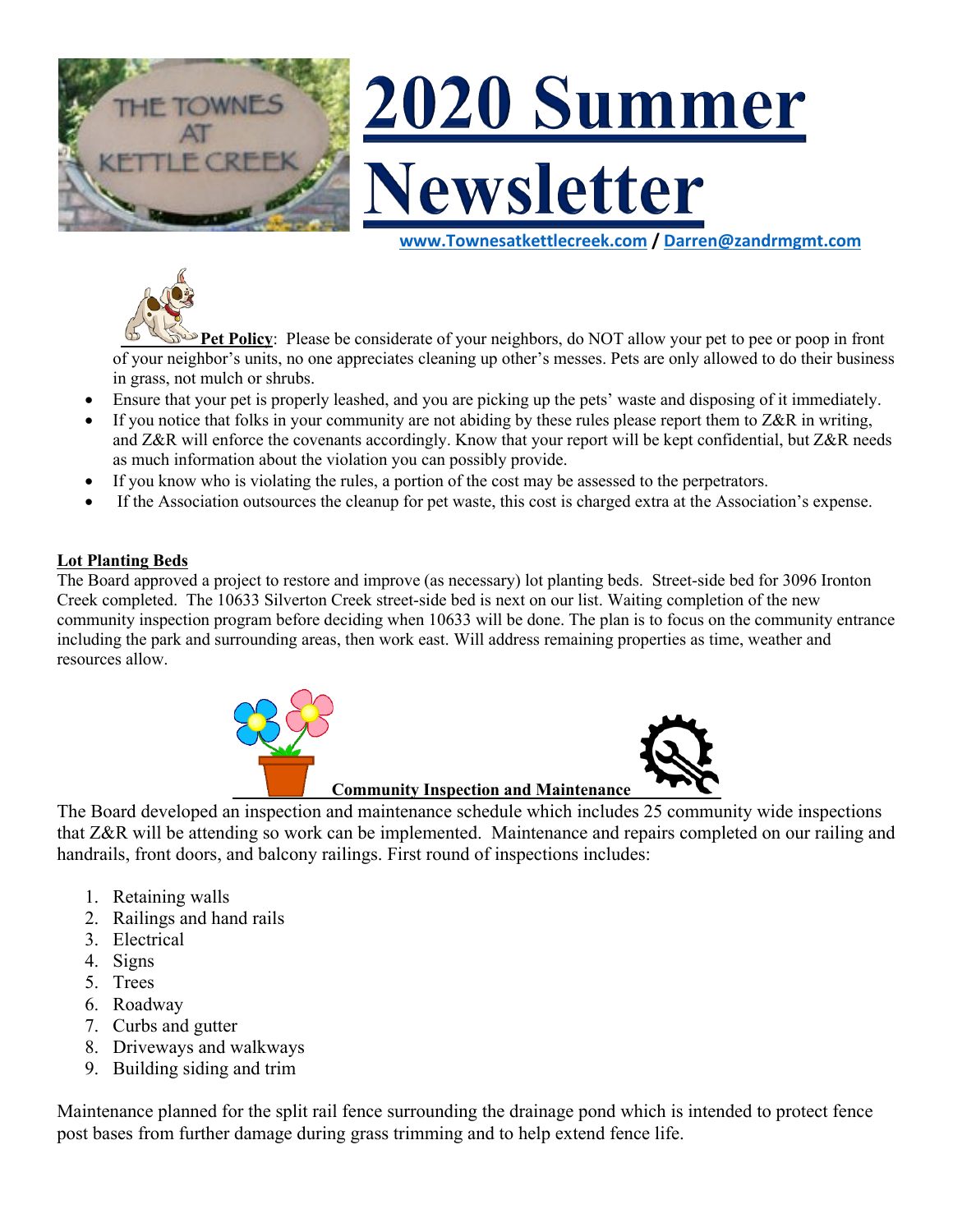All exterior light bulbs will be replaced with LED lamps.

Goal is to consistently maintain our community to the highest possible standards. After inspections are completed, Board members will document all necessary repairs then prioritize new and existing projects.



### **Current Guest Parking Policy:**

The Board of Directors acknowledge that residents periodically have visitors and guests.

Guest passes shall be obtained by residents for any guest intending to stay in the community for more than 24 hours and may be obtained from the Management office. No more than (2) passes will be issued at a time to a resident. Guest parking passes must be prominently displayed in the windshield for the entirety of their stay. Guest parking within the community is limited and will be on first come, first serve basis. This guest pass will state the dates for which the pass is valid, the descriptive information of the vehicle (make, model, etc), the expiration date of the pass (of no more than 7 days) and must be approved and signed by the Association Manager. Any guest visiting in excess of (7) days must park outside of the Community.

Reasons for changes:

- 1. The 24-hour and 7-day restrictions are open to interpretation to include consecutive verses accumulated hours and days. A no more than 7-day restriction requires:
	- a. Recording and tracking parked vehicles over a very long period of time requiring strict management which is not a Board or property manager responsibility.
	- b. May rely on community reports which do not always provide necessary information.
- 2. Increased visitor traffic is expected during holidays.
- 3. Approval and issuing physical parking permits have proved to be ineffective. Instead the association has implemented a community webpage that residents use to request approval and register unexpected and expect guest. A database is used to track registered guests and identify illegally parked vehicles.

### **Amended Policy:**

- 1. Guest Parking Registration. Link to a web page, used by resident to register their guests and request approvals, is available on The Townes at Kettle Creek Home page. Residents must register any guest who plans to or finds themselves repeatedly parking, inside the community, on multiple dates except during calendar holidays.
- 2. Annual Parking Permit. Annual parking permits can be given for friends and relative who plan to repeatedly park within our community.
- 3. Annual Parking Approval. Annual parking permit for repeat visitor parking must be approved by the Manager. Residents must first request approval and provide proof of a guest's current home address and owner vehicle identification. Proof must show:
	- Owner name
	- Owner current home address
	- Vehicle year, make, model and color
	- Vehicle license plate number

Complete annual parking request as shown on the Visitor Parking Guest Registration web page. Attach copy of the proof document.

- 4. Parking Passes. Association may elect to issue physical parking passes which must be clearly displayed inside a vehicle.
- 5. Expiration. Expiration dates will be displayed on the Visitor Parking Guest Registration web page.
- 6. Notifications. When possible, all notification will be sent via email.
- 7. Holidays. Registration is not required for guests during calendar holidays.
- 8. Towing. Guest vehicles not in compliance will be tagged and given 24 hours to either park outside the community or properly register.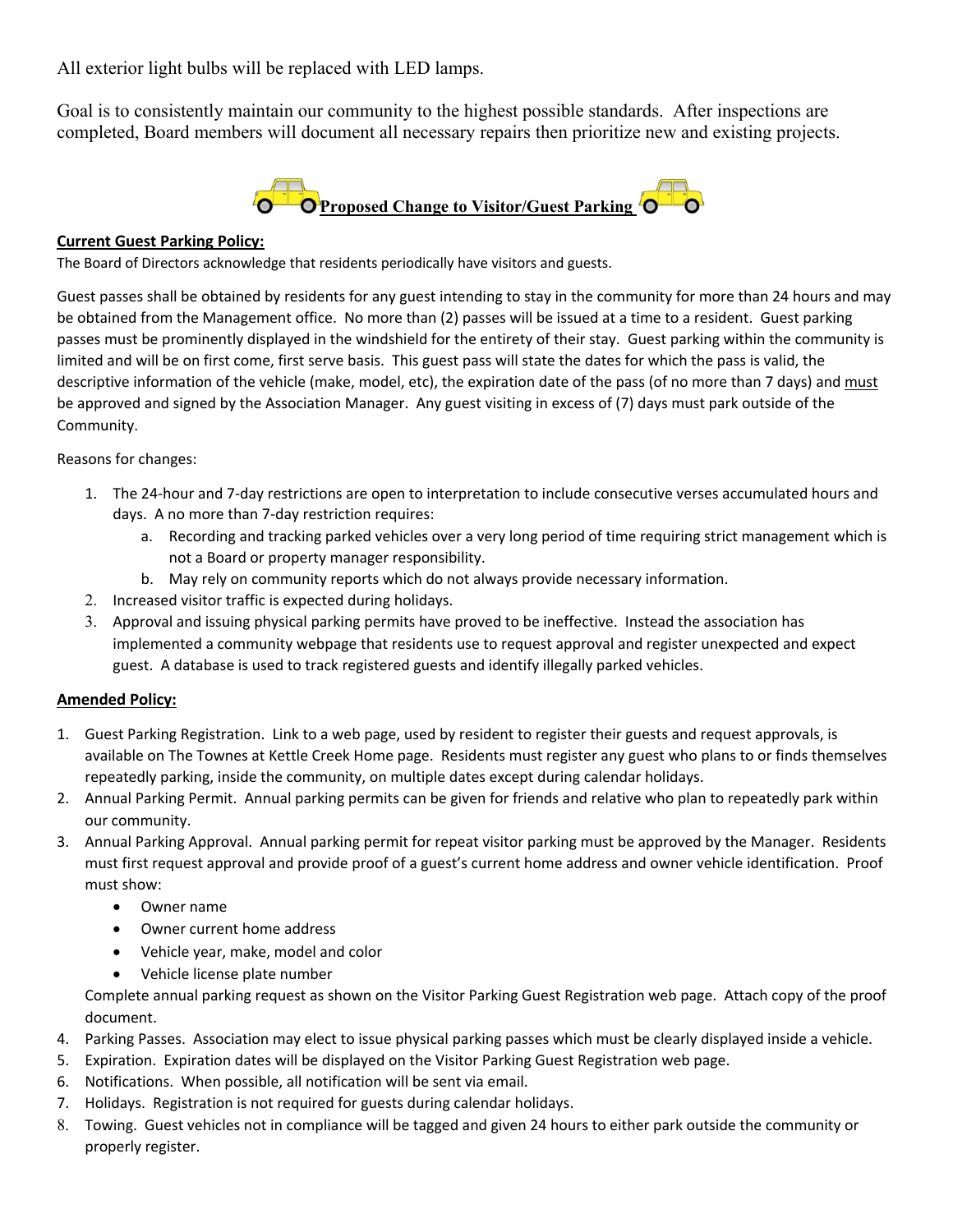9. Revocations and restrictions. Guest parking is a privilege which can be revoked for repeated community violations or unsafe vehicle operation. The Board may restrict the number of allowable guests due to limited number of parking spaces.

Z&R will coordinate community review.

## **Community Parking-** Rules & Restrictions to remember…

- *1. Owners and residences must only park in garages appurtenant to their residence. All vehicles must fit within confines of garage.*
- *2. Units in Building-9 (Lots 41-46) can park within their driveways.*
- *3. Must be garaged, inside residence, or offsite storage:*
	- *a) Trailers. No trailers of any kind shall be allowed on any portion of the Community except during transportation, or for loading and unloading for a period not to exceed 24 hours.*
	- *b) Mobile homes.*
	- *c) Recreational vehicles. No recreational vehicles may be parked or stored on any portion of the property except during transportation, or for loading and unloading for a period not to exceed 24 hours.*
	- *d) Graders.*
	- *e) Trucks. Carrying a topper or camper shell extending more than 12 inches above truck cab roof not permitted on any portion of the Community.*
	- *f) Boats.*
	- *g) Tractors.*
	- *h) Campers.*
	- *i) Wagons.*
	- *j) Buses.*
	- *k) Sleighs.*
	- *l) Motorcycles.*
	- *m) Motor scooters.*
	- *n) Snowmobiles.*
	- *o) Snow removal equipment.*
	- *p) Garden and maintenance equipment.*

*4. Commercial and business vehicles. No commercial-type vehicles, other than pickup trucks not in excess of one (1) ton rating as defined by the Colorado Motor Vehicle Department which are solely for personal use, shall be allowed on the Common Property, any Lot, or any street or driveway in the Community except while engaged in transport to and from any Building or Lot For purposes of applying this provision, any vehicle having any advertising material affixed to its exterior shall be deemed a "commercial-type" vehicle.*

*5. Abandoned, inoperative or junk vehicles:*

- *a) Garaged only.*
- *b) 72-hour removal.*

*6. Condition of employment. Not with standing any provision in this Declaration, the Bylaws or Rules of the Association, the Association shall not prohibit the parking of a motor vehicle by an Owner on a street, driveway or guest parking area in the Community if the vehicle is required to be available at designated periods at the Owner's residence as a condition of the Owner's employment and if all of the following criteria are met:*

- *a) The vehicle has a gross vehicle weight rating of 10,000 pounds or less.*
- *b) The Owner is a bona fide member of a volunteer fire department or is employed by an emergency service provider as defined in Section 29-11-101(1.6) of Colorado Revised Statutes.*
- *c) The vehicle bears an official emblem or other visible designation of the emergency service provider; and parking of the vehicle can be accomplished without obstructing emergency access or interfering with the reasonable needs of other owners to use streets and driveways within the Community.*
- *7. No Parking Zones:*
	- *a) Fire hydrants.*
	- *b) Fire lanes.*

### **Children Playing in the Neighborhood – Quick reminder**

**Please ensure that your children are not playing in areas that could be a safety hazard, and inform then that riding bicycles in the street are permitted, but any other recreation vehicle (scooters, skateboards, etc.) are only permitted on the sidewalks.**

**Please see the rule below.**